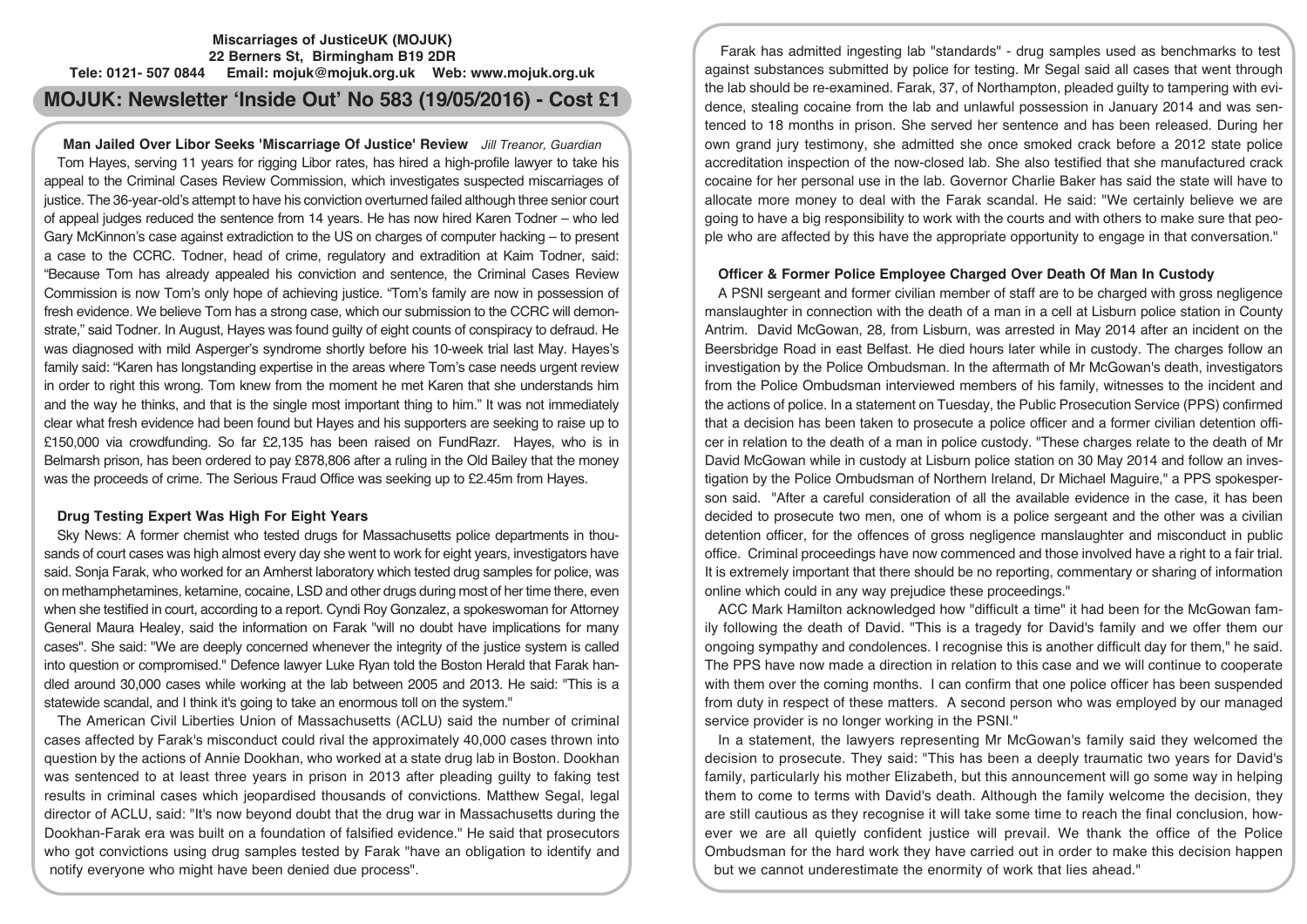## **Judge Raps Police and Prosecutors Over Failed Rape Trial**

Lexi Finnigan, Telegraph: A police officer failed to reveal incriminating evidence about a victim who accused four agricultural students of rape because he had become her "confidante", a court was told. Judge Jamie Tabor QC also criticised the Crown Prosecution Service for their handling of the gang rape case which saw the defendants put through two years of hell before they were finally cleared. At Gloucester Crown Court, Judge Tabor said Detective Constable Ben Lewis got too close to the complainant and did not understand his job properly. This led to "stark and very serious omissions" by the officer in failing to disclose "game changing" evidence. The court also heard how the detective had discussed the victim's sexual behaviour with her and was aware of a naked photograph she had sent to one of the defendants in the weeks before the incident.

At an earlier hearing, Detective Lewis was accused by defence lawyers of "vandalising" the case by not making full disclosures about the woman's sexual past. It was clear, said the judge, that the officer had become her "confidante" and knew about her "sexual predilections" and even that she had been "sexting" the brother of one of the defendants ahead of the incident. But the court heard that the detective only made minimal notes and did not disclose these details. Speaking about Detective Lewis' role in the trial, the judge said: "This officer, in my judgement, either through inexperience or lack of understanding of his role, failed to provide adequate disclosure." The judge went on "She did not hide her sexual predilections from the officer. She discussed her sexual behaviour with him in great detail on several occasions. He has either made no notes about that or minimal and uninformative ones. His failure to make notes was even remarked on by her. "Aware as he was of his duties and her character he should have investigated her telephone in far greater detail than he did. He appears to have had a limited grasp of his responsibilities as disclosure officer. There is no evidence that he consulted the Crown Prosecution Service about any material he had doubts about." Three days before the trial was due to start, Det Con Lewis told the Crown Prosecution Service that "nothing of relevance had emerged" from a search of the telephone. "This was a truly startling state of affairs," the judge said. "Had not the applicants carried out a thorough investigation of the telephone a much skewed picture would have been presented to the jury."

Thady Duff, Leo Mahon and Patrick Foster, all 22, and James Martin, 20, claimed the woman was a willing sex partner at the time of the alleged rape after the annual college ball at the Royal Agricultural University in Cirencester, Gloucestershire in May 2014. The trial was due to begin at Gloucester Crown Court in March, but after delays due to the late disclosure of evidence and a review of the case, the prosecution offered no evidence and the four defendants were cleared. Afterwards the defendants' barristers criticised Det Con Lewis for "cherry picking" supportive evidence and "airbrushing out of the picture" anything that could have helped the men. This included text messages sent by the complainant in the hours after the alleged incident and a conversation with a friend about what would happen if the video became common knowledge. It also emerged as the trial was due to begin that police failed to disclose that the complainant was a witness to an alleged rape on an army base in October 2014 and that there were inconsistencies in her evidence. The alleged rapist was a soldier but he was later cleared. Three of the defendants, Mr Duff, Mr Mahon and Mr Foster, returned to court last month to apply for a proportion of their legal costs to be paid by the prosecution. Mr Martin received legal aid in the case. They have been left with legal bills totalling £221,000 after hiring three QCs to lead the fight to clear their names.

Judge Tabor, The Recorder of Gloucester, granted the application and sent the case to a costs judge to determine the final figures payable. Today, the judge also blasted the Crown Prosecution Service for failing to obtain from the Royal Military Police the files of the case in which the com-

plainant was a witness. "I appreciate that hindsight can make great sages of us all but the failure to check what Det Con Lewis had carried out with regard to the downloaded material, and more importantly to do nothing about the Royal Military Police file for months was stark and wrong. "But for that short entry in Det Con Lewis's notebook of October 20 2014 the defence would not have known about this at all. I have no doubt that Det Con Lewis's conduct in relation to the failure to examine the downloaded material amounted to improper act or omission. Other than the video clips, the prosecution's decision to offer no evidence was entirely as a result of the information uncovered by the defendants' investigation into the download of the complainant's telephone and their insistence that the Royal Military Police material be properly examined. The Crown Prosecution Service and Det Con Lewis must bear joint responsibility for the failure to properly disclose this game changing material."

Mr Duff, of Blunsdon, Swindon; Mr Foster, of Colchester, Essex and Mr Mahon, of Cirencester, Gloucestershire were not present in court. A police spokesman said the force took "very seriously" the judge's findings. "We accept the judge's findings and are now reviewing his comments in conjunction with the CPS to learn the lessons of this case and to improve how we investigate such cases," he said. "It is of course the case that although the judge has identified failings in relation to the disclosure process it is right to note that Det Con Lewis has not been found to have acted in bad faith in any way. Further the officer was available and willing to give evidence at the costs hearing but was never provided with any opportunity to do so to answer any of the allegations made against him. The force shall refer the judge's findings to the its professional standards department who shall consider whether or not any conduct issues have been identified in relation to any officers and these will be assessed in conjunction with the Independent Police Complaints Commission if necessary. Even if no misconduct is found to have occurred the performance of individual officers may still require scrutiny under relevant force procedures."

## **13 Thousand On The Run After Skipping Court Bail**

Figures obtained by the BBC show more than 13,000 people are subject to outstanding arrest warrants in England, with the oldest dating back to 1980. Victim Support's David Padgett said people fear justice will not be done. The Home Office said it was up to individual police forces to monitor outstanding warrants. Figures were supplied following Freedom of Information requests to all 39 police forces in England.

#### **Overloaded and Underfunded: The Miscarriage Watchdog In Numbers**

The Criminal Cases review Commission (CCRC) was established following a royal commission set up on the day the Birmingham Six were released 25 years ago. On Thursday last week, justice minister Lord Faulks, answering parliamentary questions by shadow justice minister Lord Falconer, revealed that since the CCRC's creation in 1997, it has received 20,367 applications. Of that number the watchdog has referred 3.5%, 619 cases; 596 of the referrals had been heard by the court; and 406 appeals allowed (178 have been dismissed and 12 have been abandoned). Lord Faulks also revealed that in its 19 years the CCRC has seen its budget slashed from £6.7m a year in its first year to £5.2m a year last year. 'Over the last decade we have had our budget cut in real terms by about a third and we have seen our workload increased by about 70%,' CCRC chair Richard Foster said in an interview with the Justice Gap in March. Over the last five years more than 7,200 applications were made to the CCRC, with as many as 1,625 received in 2012/2013 alone. The volume of applications to the Commission has shot up in the last two years by almost 50% after the application form was re-written making it more accessible for prisoners with literacy problems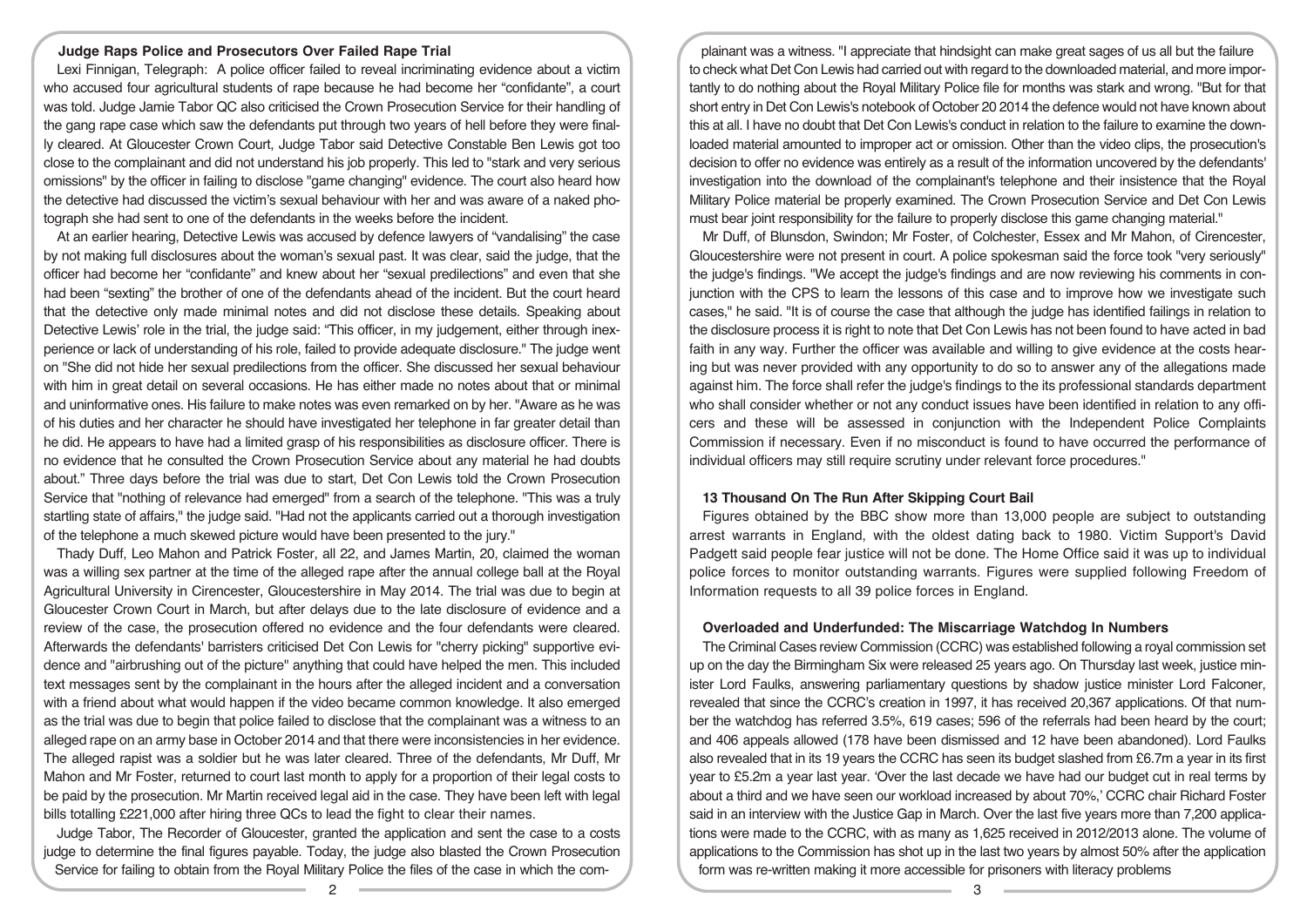#### **International Student Deportation Condemned by UK Tribunal**

In a landmark ruling, an immigration tribunal has condemned the Home Office for having based their decision in 2014 to deport students for allegedly cheating on their ETS TOEIC (Test of English for International Communication) exam on 'hearsay'. At the time, the Home Office took action following the airing of a BBC documentary, which showed undercover BBC journalists acquiring English language test certificates through fraud and deceit. The Home Office's subsequent investigation claimed that evidence was found that 46,000 TOEIC tests were "invalid and questionable" which resulted in 65 colleges losing their sponsorship licences and 50,000 students being either deported or barred from re-entry. Two of the students affected by the Home Office's actions appealed against the claims made that they had cheated in their test. On 23 March 2016 the UK's Upper Tribunal (Asylum and Immigration) found that the evidence these decisions were based on had "multiple frailties and shortcomings" and that the Home Office had failed to sufficiently prove that the students in question had in fact cheated to obtain their visa, before detaining and deporting them.

The summary judgment made by Mr Justice McCloskey and Deputy Upper Tribunal Judge Saini, stated that the evidence of the Home Secretary's two principal witnesses was "intrinsically limited" and that "apart from the limited hearsay evidence…there was no evidence from the protagonist in this saga the ETS organisation". It goes on to say that both students were "truthful and reliable in their accounts". The judgment "concludes that the Secretary of State has not discharged the legal burden of establishing that either Appellant procured his TOEIC certificate by dishonesty. The core of the Secretary of State's case was that both Appellants had cheated. The Tribunal concludes that this accusation has not been proven to the requisite standard." A Home Office spokesman said: "We are very disappointed by the decision and are awaiting a copy of the full determination to consider next steps including an appeal. It would be inappropriate to comment further at this stage." The Immigration Upper Tribunal that made the decision can set legal precedents. Consequently, this ruling may open the door for thousands of wrongly deported Tier 4 students to return to the UK and claim compensation for their treatment. If you are potentially one of those affected then contact one of our specialist team members.

### **Tough Talk On Crime Has Led To A Crisis In Britain's Prisons**

Michael P Jacobson, Guardian: Britain's prison population has gone beyond 90,000. This is a massive increase since Margaret Thatcher was prime minister three decades ago. In fact, in the 45 year period 1950 to 1995, the numbers in prison doubled, before doubling again in less than half that time. Meanwhile, over the last 15 years, Britain has increased the lengths of its prison stays by 33%. Now, one in seven prisoners serves more than 10 years, while the number of lifers and other long termers has doubled to 18% of all prisoners. Lifers' and other long termers' average lengths of stay have risen from 13 to 17 years in little more than a decade. These are familiar problems to me: I used to run the New York City jail system. The United States incarcerates a larger proportion of its residents than any country on Earth. Almost 2.2 million people are locked up today, an almost eightfold increase from the 295,000 who were in jails in 1970. That's almost 700 per 100,000 people. At the opposite pole are Finland and Sweden, with rates of 57 and 55 per 100,000.

How did we get here? We "got tough" on crime. So tough that over the last four decades sentences were dramatically increased and long prison terms required for hundreds of crimes; discretion was removed from judges; "second-" or "three-strike" laws were mandated, so that decades or life in prison had to be served for second or third convictions, even non-violent ones. But we also got here by ignoring every piece of evidence about what did and didn't

work to reduce crime. I recognise that some people pose a threat and need to be removed from society. But in the US we default to prison for terms so long we now have geriatric prisons for people who cannot go to the bathroom by themselves, much less pose a safety risk. Today an almost universal academic and expert consensus has been reached that our policies regarding "mass incarceration" have failed. And it is not just progressives who have come to that conclusion but conservatives too. Jail terms in the US are so long we now have geriatric prisons for people who cannot go to the bathroom by themselves

So what can Britain, or any country for that matter, learn from us? Above all: don't even think of doing what we did. It is wasteful, unjust, hugely expensive, inefficient and diverts funds from other essential areas of government such as social services, health and education – all of which can have a far greater public safety benefit than more prisons. But, sadly, Britain is repeating our disastrous, harmful and failed experiment. Britain now incarcerates growing numbers of people at a cost of almost £3bn annually. No good can come of it – neither for public safety nor for crime control. Indeed, 46% of those who leave British prisons are reconvicted within a year of their release because incarceration has not remotely addressed issues that got them there in the first place – and in all likelihood made them worse.

Yet there is no "easy" solution to downsizing. British prisons will not get back to Thatcher-era population levels without tackling the issue of sentencing reform and length of stays head on: prison numbers cannot be meaningfully reduced merely via simple, politically safe policies such as diverting low-level offenders (who stay only briefly and take up little space). In addition, the Ministry of Justice's plan to significantly reduce the prison population by a reduction in reoffending has almost no chance of success. Most research indicates that even the best designed and implemented reentry and rehabilitation programmes achieve only 10-15% reductions. This is important and worthwhile but would only reduce the reoffending rate to 41%. In the face of the rapid prison growth and increased sentence lengths, such a reduction will not have a large impact on numbers.

British prisons are now seriously overcrowded, operating at 111% of certified normal capacity on average – some at over 160%. Alongside this there have been huge cuts in prison officer staffing and, most disturbingly, suicides in prisons in England and Wales have skyrocketed, along with rates of in-prison homicides and assaults. The number of suicides is a hugely important indicator of the health of any prison system. One with a high rate of suicides invariably manifests problems that go beyond the suicides. And suicides in English and Welsh prisons have almost doubled in just three years. These statistics are shocking. Both the size of the increase in such a short period and the number itself – there were 100 suicides during the 12 months ending March 2016, compared with 52 for the 12 months ending March 2013 – means that there is a suicide rate of 117 per 100,000 prisoners, one of the highest rates in the world. The comparable rate in the US – hardly known for its progressive prisons nor for its low number of mentally ill prisoners – is 15 per 100,000. India's rate is 18 per 100,000, and Canada's 22. The number in England and Wales suggests a system in massive distress, and conditions of confinement that are badly deteriorating.

I am sure Britain's prison governors and staff are valiantly trying to deal with all of this: but the Ministry of Justice's plan to build prisons to ease overcrowding will not happen fast enough. As we in the US well know, you simply cannot build your way out of this problem. The US tried that and failed miserably. In one way, it is too late: Britain has started down this road. But in another, the scale of imprisonment is geometrically lower in Britain than the US and, in a broad historical sense, you are just at the beginning of the failed journey we started over 40 years ago. If there is to be a course correction in Britain, now is the time.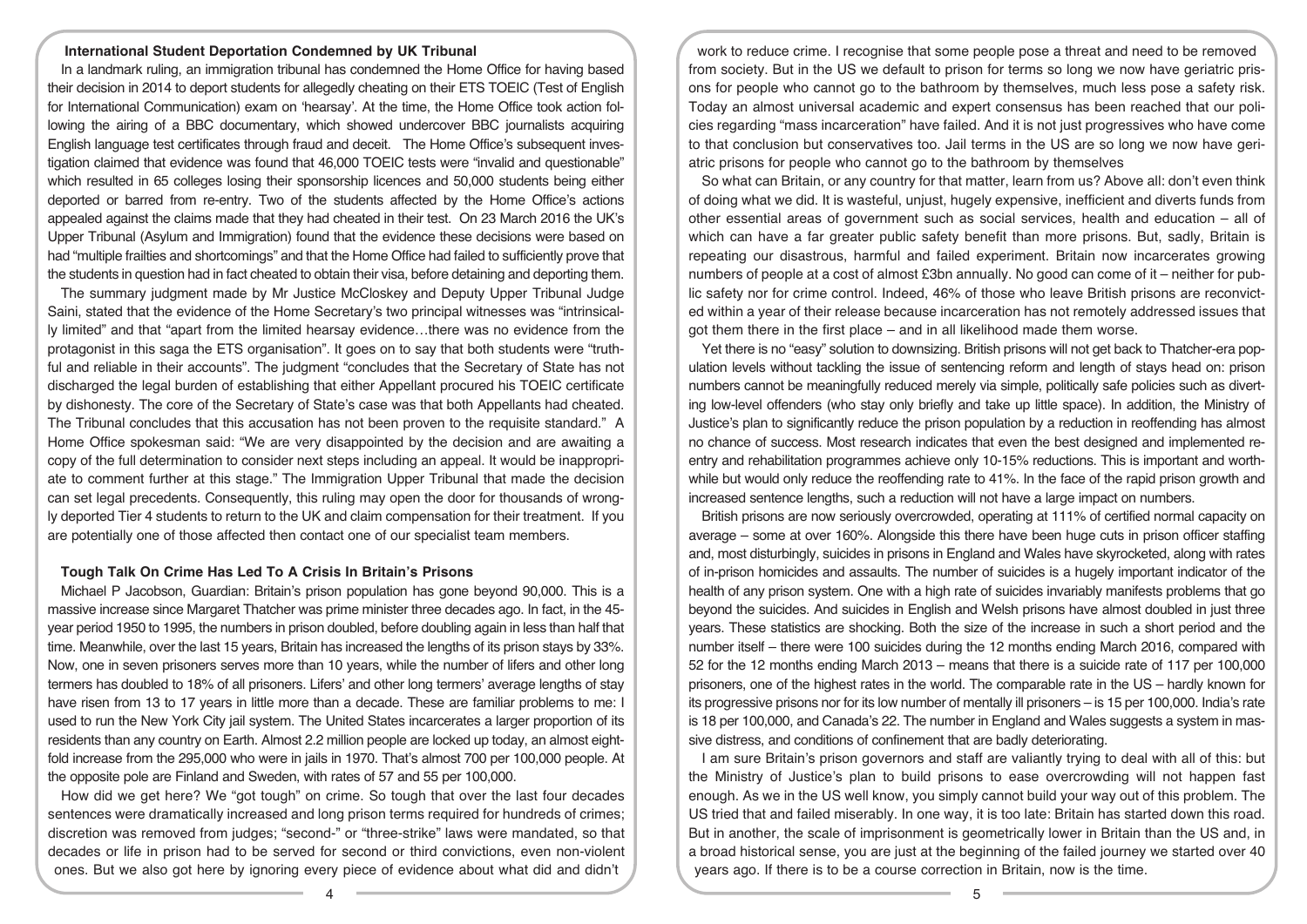## **Tougher Sentences For Young Offenders Who Film Their Crimes** *BBC News*

Young offenders in England and Wales who film their crimes in order to post them on social media could face tougher punishments under new proposals. Judges and magistrates would be expected to consider such behaviour a "serious aggravating feature" when sentencing offenders aged 10 to 17. Footage was sometimes used to embarrass, humiliate or blackmail victims, the Sentencing Council said. The new guidance aims to reflect the harm caused, and to "stop reoffending". It comes a month after two teenage girls were given life sentences for murdering 39-year-old Angela Wrightson in Hartlepool. The girls, then aged 13 and 14, took photographs of the attack, and uploaded them to the social media application Snapchat.

Draft Sentencing Council guidelines on the "overarching principles" for how courts handle youth criminals list a number of potential "aggravating factors", which are to be consulted on. They include "deliberate humiliation of victim, including but not limited to filming of the offence". They also include "deliberately committing the offence before a group of peers with the intent of causing additional distress or circulating details / photos / videos etc of the offence on social media or within peer groups". Such behaviour is also cited as a possible aggravating factor in new guidance for sentencing youths specifically for sexual offences, along with online grooming.

If adopted, it will be the first time the issue has been explicitly covered in guidelines for dealing with young offenders - although the body said they do not aim to make significant changes to sentence levels. Sentencing Council chairman Lord Justice Treacy said young offenders should be sentenced "fairly and proportionately", with the primary aim of stopping them reoffending. "These guidelines will help achieve this. No-one wants young people turning into hardened adult criminals and sentencing must play its part in fostering a sense of responsibility and helping them reintegrate rather than become alienated." Sentencing guidelines must be followed, unless a judge or magistrate feels it is not in the interests of justice to do so.

### **Restraint Injuries Persist at Youth Jail Where Boy Died 12 Years Ago**

A privately run youth jail where a 15-year-old boy died had the highest number of incidents in which children were caused serious injury by staff attempting to restrain them, according to a government report seen by the Guardian. One child vomited while being held in a "prolonged" restraint at G4S-run Rainsbrook, a secure training centre (STC) where teenager Gareth Myatt died in 2004 from "positional asphyxia" after choking on his own vomit while being restrained by guards. The incident is one in a list of restraints-gone-wrong that feature in a Ministry of Justice report. It details incidents where children suffered breathing difficulties or serious injury while being restrained at four STCs and two young offender institutions (YOIs) between April 2014 and March 2015.

The worst three institutions were all run by G4S and included Medway STC, which was recently subjected to a police investigation following allegations of misconduct by staff first reported by the BBC's Panorama programme and followed up by the Guardian. G4S lost its contract to run Rainsbrook, near Rugby in Northamptonshire, in September last year after its performance was graded "inadequate" in a government report. It was replaced by the rival service provider MTCNovo. The MoJ said it had introduced a new system of restraint while G4S operated Rainsbrook, and the company said the updated guidelines required increased reporting of restraint and was being rolled out across the country gradually. As a result, G4S said, some establishments had introduced the system part-way through the reporting period, skewing the figures. A redacted version of the report, Minimising and Managing Physical Restraint (MMPR), was

released to Carolyne Willow, director of the children's rights charity Article 39, who handed it

to the Guardian. "At the centre of each of these serious incidents was a powerless, imprisoned child who required expert intervention and instead their lives were threatened," Willow said. "There were at least 108 times when a child's breathing was compromised across the two years covered by these reports. "That's one child every week struggling to breathe or losing consciousness whilst being restrained. Ministers may point to the emphasis on de-escalation in restraint training, but it's the techniques themselves that require review and replacement."

Across the six institutions covered by the report, there were 65 incidents during which a child's breathing was compromised and/or they suffered serious injury, compared with 54 the previous year. In one incident, at Rainsbrook STC, during which a child vomited while being restrained, the staff's actions were "prolonged and there was no single person supervising the procedure – that role was changed between staff several times," the report said. The child was held in a seated position, similar to the one used on Myatt when he died in 2004. The case notes added that "the handcuffs should have been applied much earlier". MMPR medical advice guidance states that vomiting is a sign of medical emergency. According to the report, the smallest child to suffer breathing difficulties during restraint was 1.5 metres tall – less than 5ft.

Willow said: "We know from the horrific death of Gareth Myatt that forcibly holding down children in a seated position endangers life, yet this seemingly continues at the very same institution in which he was fatally restrained 12 years ago. "The government's own guidelines categorise a child vomiting during restraint as a medical emergency. The last two reports show there were 10 such incidents in the two years, and children lost consciousness completely or suffered reduced consciousness 11 times last year alone. "Remarkably, in 20 of the 65 serious incidents last year, the board overseeing the use of restraint in child prisons issued no recommendations to prison managers. This implies it believes nothing could have been done to prevent children suffering serious harm, which raises obvious questions about the board's expertise in working with vulnerable children in residential settings, and its knowledge of what constitutes child abuse." Willow is engaged in legal proceedings with the MoJ to try to gain full disclosure of the restraint techniques used against children as part of the MMPR system. She was given a heavily redacted version of the manual and is now seeking full access through the appeal courts. The techniques used on children are used on adult prisoners. The MoJ argues that disclosure of the manual will allow prisoners – adults and children – to develop counter-measures against the techniques.

Deborah Coles, director of Inquest, a charity that represents the families of people who die in custody, said the state's mantra of "learning lessons" from deaths and injuries in custody was dishonest and an attempt to deflect from the truth. "Twelve years since the deaths of two children in the care of the state, what lessons have been learned in reality? These figures illustrate a shameful culture that simply does not change with the ever-present risk of death and injury. This should ring alarm bells to anyone concerned with child protection. This is child abuse and the setting in which it takes place does not alter that fact."

An MoJ spokesman said: "Restraint should only be used as a last resort, where there is a risk of harm, and where it is absolutely necessary to do so and no other form of intervention is possible or appropriate. Every incident of restraint is reviewed by the establishment. This includes looking at whether any lessons can be learned for the future. We have introduced a new system designed to minimise the use of physical restraint in youth custody and we are committed to improving practice further. The justice secretary has asked Charlie Taylor to conduct a review of youth justice. He will report back later this year with recommendations on how to improve the treatment of young people in our care."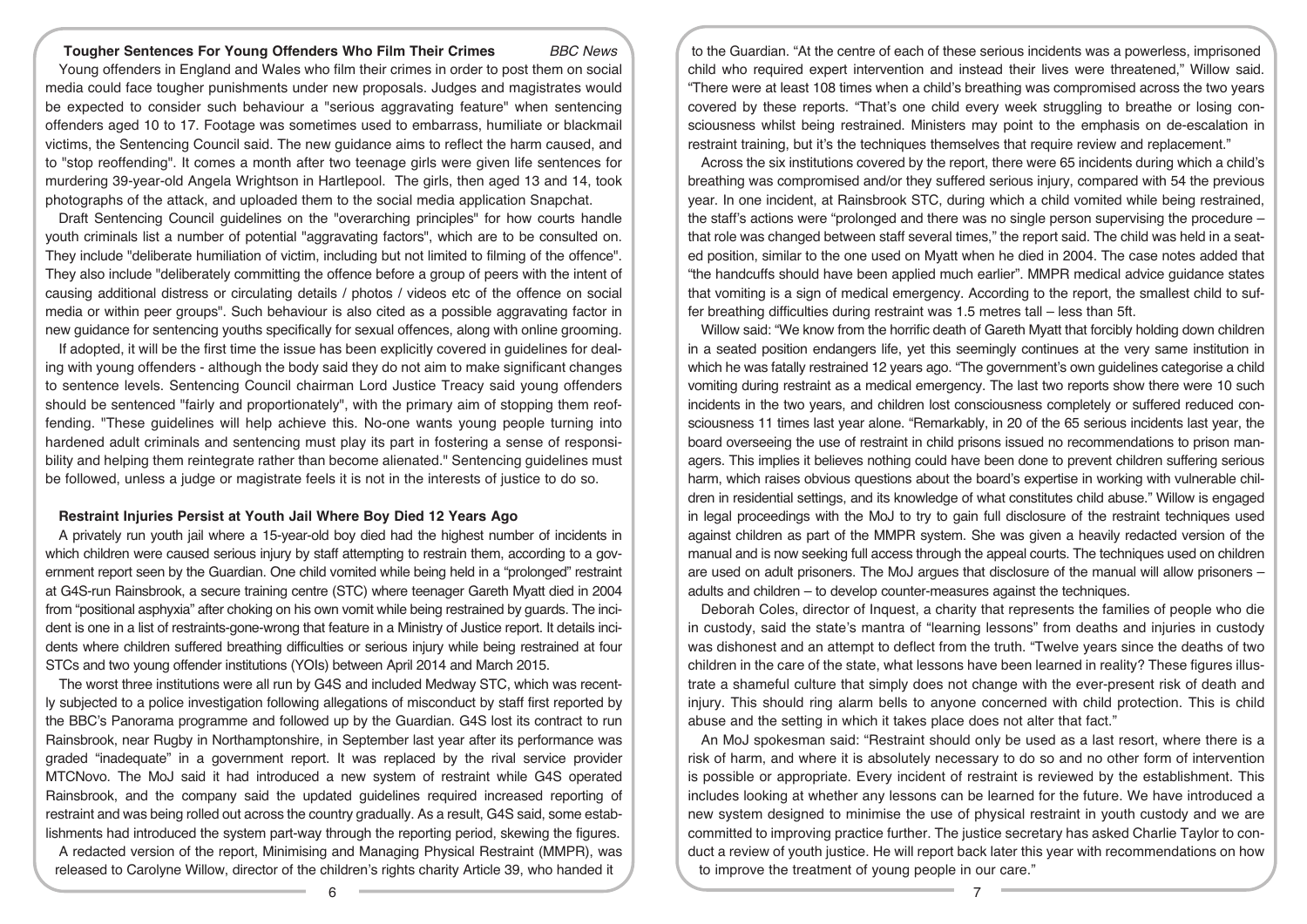G4S announced in February that it was selling its UK children's services business, which includes 13 children's homes and two STCs – Medway, and Oakhill in Milton Keynes. On Thursday it was revealed that the MoJ is to take over the running of Medway. The Guardian previously reported that serious allegations of abuse and bullying had been made against staff at the youth jail more than a decade before a Panorama documentary aired. Identical allegations were made in 2003 when Prof John Pitts, an expert in youth crime and youth justice, wrote to authorities on behalf of two Medway whistleblowers who claimed that "a boy had his shoulder dislocated whilst being restrained", another boy "sustained carpet burns to his face" as he was restrained, and a duty manager grabbed a boy by the neck and told him: "You will fucking respect me."

Paul Cook, managing director for G4S children's services, said the new system of restraint "increases reporting and ensures that every incident is reviewed by an independent panel of medical experts". He added: "MMPR is being rolled out gradually across the country and data shown in this review include figures from establishments which never used MMPR or switched to it part way through the reporting period. "Our staff must respond to challenging situations and while restraint should only ever be used as a last resort, it is encouraging that this review makes it clear that staff responded to all medical warning signs correctly and in line with their training."

**Germany to Quash Historical Convictions of Gay Men** *Kate Connolly, Guardian*

Germany is to annul the convictions of tens of thousands of gay men who were criminalised under a 19th-century law. More than 50,000 men were convicted and sentenced to sometimes lengthy jail terms between 1946 and 1969 under the infamous Paragraph 175, which deemed homosexuality to be a punishable crime. While homosexuality was decriminalised in 1969, the law was not abolished until 1994 and the sentences were never lifted. But the justice minister said the convictions would be overturned and those men who were punished would be eligible for compensation through a central fund. "The burden of guilt lies with the state because it made the lives of so many people so difficult," Heiko Maas said. "Paragraph 175 was from the very beginning unconstitutional. The old convictions are unjust [and] do huge injury to the human dignity of each convicted man." Maas said while the state would never be able to completely make amends for its "wrongdoings, we do want to rehabilitate the victims". He said his ministry would devise a legal framework to enable a blanket annulment of the convictions that would ensure no individuals would have to fight their cases separately, as well as establishing the compensation fund.

Germany's Lesbian and Gay Association urged the government to effect the reform before the end of this parliament. "Time is of the essence so that victims of the persecution of homosexuality can have their dignity restored," it said. The government ruling is based on a report by a Munich-based legal expert, Martin Burgi, which recommended the "collective rehabilitation" of those affected by the law. Paragraph 175 was introduced in 1872, but was tightened by the Nazis in 1935, making homosexuality punishable with up to 10 years in a workhouse.

West Germany inherited the law immediately after the second world war, leading to often large raids, numerous arrests and thousands of court cases. Many victims of Paragraph 175 killed themselves. Even after the decriminalisation of homosexuality in 1969, a further 3,500 men were convicted of the crime in West Germany. In communist East Germany the law was abolished in 1968. It is estimated than in its 122-year history 140,000 men were persecuted under the law. In 2002 the Bundestag ruled on an appendix to the law, which made all the Nazi-era convictions null and void. But that ignored the many thousands who were convicted after the war. Christine Lüders, head of the government's Anti-Discrimination Authority,

said the law had destroyed the lives of thousands of citizens, and wreaked havoc on partnerships and families. "The victims have had to deal with the fact that their convictions have never been lifted. These injustices can no longer be endured," she said.

The experts said in those cases where the victims had died, compensation should be paid in the form of financing educational programmes and events that fostered tolerance. In an interview on German television, a man in his seventies who was convicted of homosexuality in the early 1960s as a 17-year-old spoke of his hope that he would soon be rehabilitated. The man, who declined to be named, described how the police had come to arrest him and take him to the local police station. "They put me through the whole gamut of fingerprinting, taking a mugshot, you name it. The criminal proceedings kicked off immediately without you being able to defend yourself," he said. In 1962 he was sentenced to two years' probation and three weekends of solitary confinement in a youth penitentiary. "Suddenly, I was what they call a 175er", he said, "having earned nicknames like 'pervert', 'warm brother', or 'rear gunner', without even knowing what the terms meant."

N**ational Preventive Mechanism of the United Kingdom** *UK Human Rights Blog* John Wadham today takes on the role of National Preventative Mechanism chair. He was formally Chief Legal Officer for the Equality and Human Rights Commission, Deputy Chair of the Independent Police Complaints Commission and most recently the Director of the international human rights organisation, Interights. Throughout his career, John has worked to protect the rights of detainees. UK Human Rights Blog are delighted to feature this from John on his new role: The National Preventive Mechanism describes the network of independent statutory bodies that have responsibility for preventing ill-treatment in detention. In every jurisdiction of the UK – England, Northern Ireland, Scotland and Wales – the bodies in this network have the job of inspecting or monitoring every place of detention to try to prevent the ill-treatment of those detained. Whether a person is compulsorily detained in a prison, an immigration removal centre, a psychiatric hospital, or as a child in a Secure Training Centre, there is an organisation responsible for assessing how detainees are treated and ensuring that no ill-treatment will be tolerated.

The Optional Protocol to the Convention against Torture and Other Cruel, Inhuman or Degrading Treatment or Punishment (OPCAT) is the international human rights treaty designed to strengthen the protection of people deprived of their liberty by requiring National Preventive Mechanisms to be set up in every country. OPCAT's adoption by the United Nations General Assembly in 2002 demonstrated a consensus among the international community that people deprived of their liberty are particularly vulnerable to ill-treatment and that efforts to combat such ill-treatment should focus on primarily on prevention. OPCAT embodies the idea that prevention of ill-treatment in detention can best be achieved by a system of independent, regular visits to all places of detention. OPCAT entered into force in June 2006. There are already 80 countries party to OPCAT, and 62 designated NPMs across the world – all designed to prevent ill-treatment in their places of detention. The UK ratified OPCAT in December 2003 and designated its own NPM in March 2009.

In order to carry out its monitoring role effectively, the NPM must: be independent of government and the institutions it monitors; be sufficiently resourced to perform its role; and have personnel with the necessary expertise and who are sufficiently diverse to represent the community in which it operates. The NPM must have the power to: access all places of detention (including those operated by private providers); conduct interviews in private with detainees and other relevant people; choose which places it wants to visit and who it wishes to inter-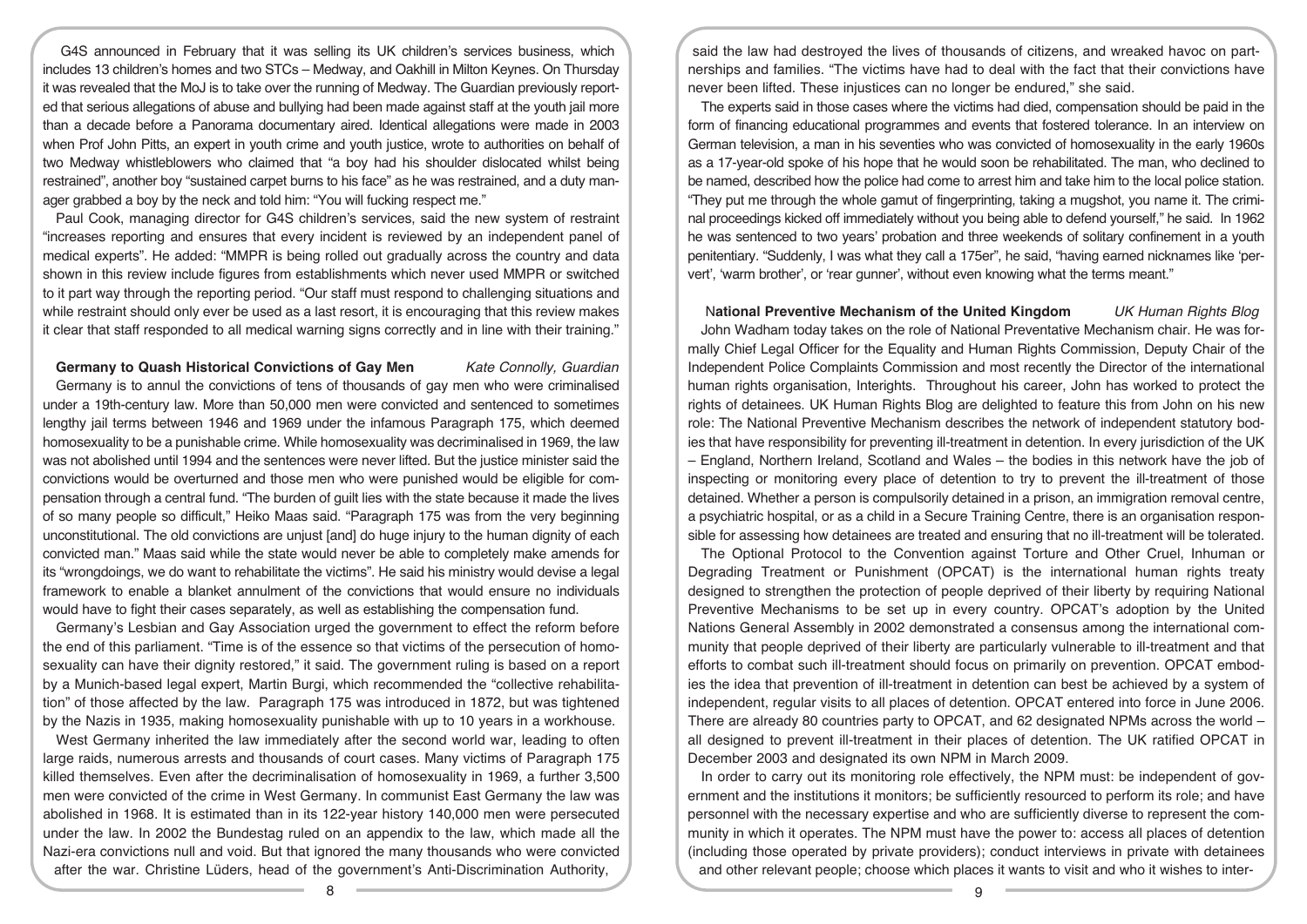view; access information about the number of people deprived of their liberty, the number of places of detention and their location; and access information about the treatment and conditions of detainees. Twenty individual bodies now make up the UK's NPM.

Last year the UK NPM focused its work on isolation in detention and found: The number of instances where prisoners are informally isolated, and in many cases in conditions that amount to solitary confinement, over long periods of time is of great concern. Governance of the basic regimes or of unemployed prisoners does not provide safeguards against the impact of isolation or solitary confinement, and the lack of specific health care reviews could leave prisoners at risk. The extent to which prisoners are isolated and even in solitary confinement as a result of restricted regimes and staff shortages warrants greater attention. NPM members have frequently raised their concerns about the number of vulnerable prisoners who are formally segregated, and the numbers of deaths that have occurred in segregation units are a reminder of the serious risks. The conditions under which children were isolated varied considerably. In the YOI included in this review, boys held in a separation and care unit were in a poor environment, with an inadequate regime. Although some improvements had been made, the exercise yards were bare and austere, and there was little evidence of any constructive activities. Some boys had been allowed to exercise together, but all of the boys that the NPM member spoke to said they had spent most of their time locked in their cells.

As children have not fully developed cognitively, mentally or emotionally, the possibility that isolation or solitary confinement could cause lasting harm cannot be dismissed. This provides a rationale for rigorous scrutiny of practices that amount to isolation and solitary confinement by NPM members. Children should not be isolated as a punishment, and should never be held in conditions that amount to solitary confinement. Speaking about his new role, John Wadham has said in the NPM's news release: "I'm delighted and honoured to have been appointed as the Chair of the NPM, particularly because the appointment was made by the NPM members themselves. The inspection and monitoring bodies provide essential protections for anyone detained anywhere in the UK, many of whom are vulnerable."

### **Important Guidance on Extradition Consent Hearings**

Deputy Senior District Judge ('DSDJ') Arbuthnot has provided important guidance on postsurrender applications by requesting judicial authorities seeking the consent of Westminster Magistrates' Court ('the Court') to prosecute extradited persons for offences not contained within an original European arrest warrant, as required by Article 27 of the Framework Decision 2002 and sections 54-55 of the Extradition Act 2003. The DSDJ's Guidance arose in the case of Mr Darren O'Flaherty. Mr O'Flaherty's extradition to Spain took place in February 2015 for a number of serious offences including murder and attempted homicide alleged to have taken place in July 2007. In June 2015, the Spanish judicial authority sought the consent of the Court to prosecute Mr O'Flaherty for two further offences of attempted homicide arising from the same set of facts as those underpinning the original EAW ('the Consent Request').

The need for guidance: Mr O'Flaherty resisted the Spanish judicial authority's Consent Request. In so doing, and as a preliminary matter, the defence argued that Mr O'Flaherty had a right to be physically present at the hearing at which the Court was to consider the contested Consent Request so that he could fully defend the request, and to afford the Court a proper basis on which to decide whether to grant its consent. In March 2016, DSDJ Arbuthnot found that Mr O'Flaherty did not have a right to be present at the contested Consent

Hearing. In so doing, it was identified that there was a conspicuous lack of any guidance relating to how the relevant parties ought to deal with Consent Requests. Following submissions by the parties, the judge issued helpful guidance: Suggested Steps in Consent Requests. The guidance clarifies the manner in which Consent Requests ought to be dealt with by Westminster Magistrates' Court, the Legal Aid Agency, the defence and the Crown Prosecution Service.

The ultimate disposal: Prior to the substantive contested Consent Hearing, the Spanish judicial authority withdrew its Consent Request and, on 11 May 2016, DSDJ Arbuthnot formally dismissed the request. Given that the Court did not have to finally adjudicate upon the substantive Consent Request, the DSDJ's finding that extradited persons do not have a right to be present at contested Consent Hearings has not been considered by the High Court and remains open to challenge. Graeme L. Hall was instructed by Gary McAteer of Healey Kenyon McAteeer Solicitors. John R.W.D. Jones QC was also instructed prior to his sad and untimely death. Indeed all Counsel in the case were from Doughty Street; Mary Westcott acted on behalf of the Spanish Judicial Authority.

#### **Criminal Proceedings: Prisoners Who Refuse to Attend Court**

Philip Davies: To ask the Secretary of State for Justice, what options are available to a magistrates' court when an unrepresented serving prisoner refuses to leave their prison cell to face new eitherway offence charges (can be tried in the magistrates' court or the crown court).

Mr Shailesh Vara: Where a magistrates' court is dealing with a new offence which is triable either-way, and the defendant is an unrepresented serving prisoner who does not attend either in person or through a live link, the court will need to adjourn the case. This will enable either the defendant to attend, or the Crown Prosecution Service to consider alternative procedural routes.

## **Prisons: Violence - Government Statement**

Parliamentary Under-Secretary of State for Justice Andrew Selous: The Statement is as follows: "Before I move on to the substance of this question, I should like to update the House on events which occurred at HMP Wormwood Scrubs this weekend. On the morning of 6 May, prison officers refused to enter the prison citing health and safety grounds. Later that day, an agreement was reached between the National Offender Management Service and the Prison Officers Association. All officers have now returned to work and the prison is running a normal regime. NOMS and the POA are jointly committed to resolving any outstanding health and safety concerns at HMP Wormwood Scrubs. On Sunday 8 May, two members of staff at Wormwood Scrubs were assaulted and taken to hospital for treatment. We do not tolerate any violence against our hardworking officers. The alleged perpetrator is now facing a police investigation, which could lead to criminal charges.

Moving on to the wider question, I take the issue of safety in prisons very seriously. Reducing the harm that prisoners may cause to themselves or others is the Government's top priority in prisons. The most recent statistics on safety in custody show that levels of self-inflicted deaths, self-harm and violence in prison are too high. The figures demonstrate the very serious challenges facing the Prison Service. There is no single, simple solution to the increases in deaths and violence in prisons. These trends have been seen across the prison estate, in both public and private prisons, and in prisons both praised and criticised by HM Inspector of Prisons. We have already taken a number of steps to address these problems: we have recruited 2,830 prison officers since January 2015, a net increase of 530; we are trialling the use of body-worn cameras in prisons; we are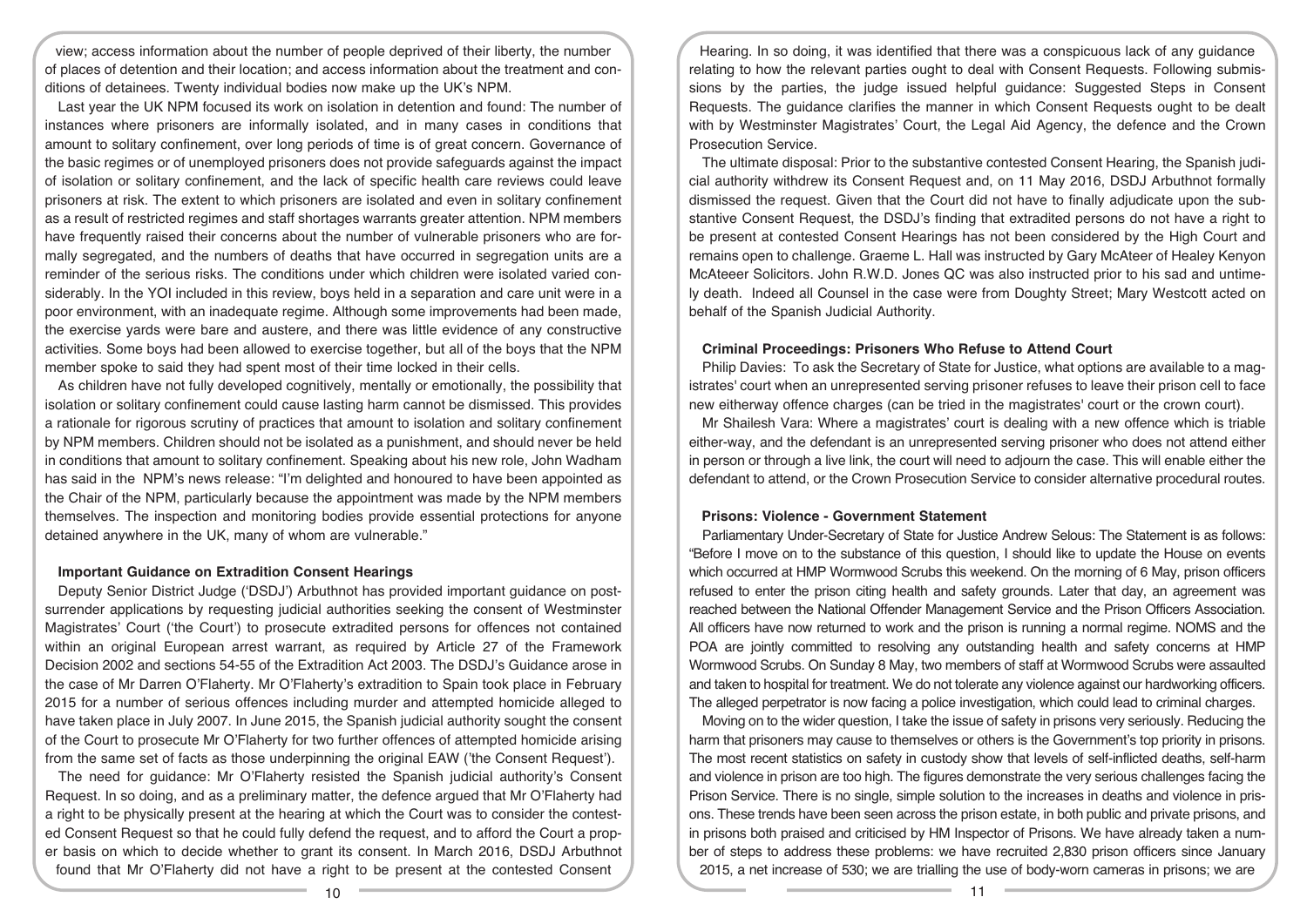strengthening case management of individuals who risk harming others; we have introduced tough new laws which will see those who smuggle packages over prison walls, including new psychoactive substances, face up to two years in prison; and we have reviewed the case management process for prisoners assessed as being at risk of harm to themselves, known as assessment, care in custody and teamwork, and are implementing the recommendations.

However, it is clear we must do more. We need to reduce violence and prevent drugs entering prison. We have to do better at helping prisoners with mental health problems. We have got to ensure prisoners can be rehabilitated so they are no longer a danger to others. That is why this Government are committed to fundamental reform of our prisons. We have secured £1.3 billion to modernise the prison estate, and we will give greater autonomy to governors so they are truly in charge. I look forward to setting out our plans in greater detail shortly. These problems are deep-seated and there are no easy answers, but I can assure the House that this Government will not waver in their determination to reform our prisons, so that they become places of decency, hope and rehabilitation".

Andy Slaughter: I thank the Minister for that response, but I fear that it was exactly what we have heard time and time again at the Dispatch Box. I hope that he will concede that the situation in our prisons on the youth estate is very serious, and that the recent incidents are part of a pattern of unacceptable conditions and unacceptable violent behaviour. It cannot be right that prisoners, staff and, ultimately, the public are at risk from the Government's failure to get a grip on the crisis in our prisons. That makes it all the more surprising that the Secretary of State is not here today. We are all, whatever our view, engaged in the referendum campaign; that is no reason for him to neglect his responsibility as Secretary of State.

Yesterday, as the Minister said, two prison officers were hospitalised after being assaulted while they were on duty at Wormwood Scrubs prison in my constituency. Our thoughts are with them and their families. That is a reminder of the difficult and dangerous job that officers do every day, often hidden from the public gaze and without the acknowledgement that they deserve. The attack was entirely predictable—so much so that two days earlier, as the Minister acknowledged, 70 members of staff at Wormwood Scrubs had walked out because they did not feel safe. Although Tornado officers were sent into the prison on Saturday, they were withdrawn on Sunday, which was when the attacks happened. What specific steps are being taken to ensure safety in HMP Wormwood Scrubs? I am told that drugs, phones and even knives are being thrown over the walls because of insufficient patrolling of the grounds and cell searches caused by insufficient staffing numbers. Will additional officers be provided to undertake these basic tasks until order is restored and a review of staffing at this and similar prisons is undertaken?

What happened at Wormwood Scrubs is not an isolated incident; it is typical of the dangers and problems across the prison and youth estate. In the past few days, reports on Lewes and Leeds prisons have told a similar story. Last week, it was revealed that the Department is about to take over the management of Medway secure training centre following the "Panorama" exposé of the appalling conduct of G4S and some of its staff in running that institution, including allegations of serious violence against children. Fourteen prison staff are assaulted every day. There were 4,963 assaults on staff by prisoners in 2015, compared with 3,640 in 2014, which is a 36% increase in attacks. Prisons are now violent and dangerous places. Serious self-harm and suicides are at record levels. We have heard for a year that the Government wish to transform our prisons, but words are no longer enough. Now is the time for action before more prisons become ungovernable and there are more serious injuries or—God forbid—the death of an officer on duty.

Andrew Selous: This Government are not in denial about the situation, we have not been idle in seeking to address it and we do not lack vision or political will on the issues that the hon. Gentleman has quite rightly raised. I assure him that the Secretary of State takes this issue extremely seriously, and it is our top priority as far as prisons are concerned. The hon. Gentleman is absolutely right to say that the work that prison officers do—day in, day out across our country is, by its very nature, hidden from public view. They are outstanding public servants who do amazingly good work, which, unfortunately, is not seen or perhaps not fully appreciated by most of us as much as it should be. The nature of the offenders in custody has changed. Today, about 30% more people are sentenced to prison for violent offences, and prisoners often act more spontaneously and more violently to achieve their objectives than they did in the past. On recruitment, I repeat what I said: we have been recruiting at full strength for the past two years. We have recruited an extra 2,830 officers since 2015, and we are continuing to recruit at that level to make sure that our prisons are adequately staffed.

Mrs Cheryl Gillan (Chesham and Amersham) (Con): The Minister knows that we are gradually understanding more and more about the violence that affects our prisons. Violence can sometimes be due to the inappropriate handling of prisoners with mental health problems or, indeed, those on the autism spectrum, and just small changes can make a difference to the behaviour of such individuals. Does the Minister welcome the National Autistic Society's initiative for some of our prisons to have autism awareness accreditation, particularly Feltham young offenders institution, where it is making a difference, and will he assure me that he will look at fully rolling out this programme across the prison and custody system?

Andrew Selous: First, I pay tribute to my right hon. Friend for her extensive knowledge of this issue and, indeed, for the legislation that she initiated in this House. It was a great pleasure to visit HMP Feltham with her. I can tell the House that Feltham is now the first autism accredited prison in the whole world, which is something I am extremely proud of. This good work must not stop at Feltham: we need to spread it across the prison estate. She is absolutely right that this is one part of reducing violence across the estate.

Joanna Cherry (Edinburgh South West) (SNP):Inspectors have warned of "Dickensian squalor" inside Wormwood Scrubs, following a scathing report that revealed that the jail is rat-infested and overcrowded, with inmates spending up to 22 hours a day locked in very squalid cells. Overcrowding and poor conditions exacerbate the risk of violence not only to staff but to other prisoners. It is clear from a recent statement from the Prison Governors Association that understaffing is still an issue. Will the Minister assure us that the ideological drive to cut public services and to shift to private sector provision will not further jeopardise staff and prison safety? Will the Minister also look to the example of the Scottish Government? Their approach of recommending a presumption against shorter sentences of three months or under has led to the numbers of such sentences plummeting, and the reconviction rate is at a 16-year low. Will he take steps to follow their lead in creating a presumption against short sentences and investing instead in robust community sentences in order to address the underlying causes of crime more effectively?

Andrew Selous: I visited HMP Wormwood Scrubs a week or so ago. We have an excellent new governor in the prison, who has a good record and I believe has the best possible chance of making sure that it improves on those issues. There are 15 officers over and above the benchmark level within Wormwood Scrubs. The drive to greater governor autonomy will help to deal with a number of the issues. The Government are currently consulting on sentencing issues.

Victoria Prentis (Banbury) (Con): I thank my hon. Friend for the interest he has in prison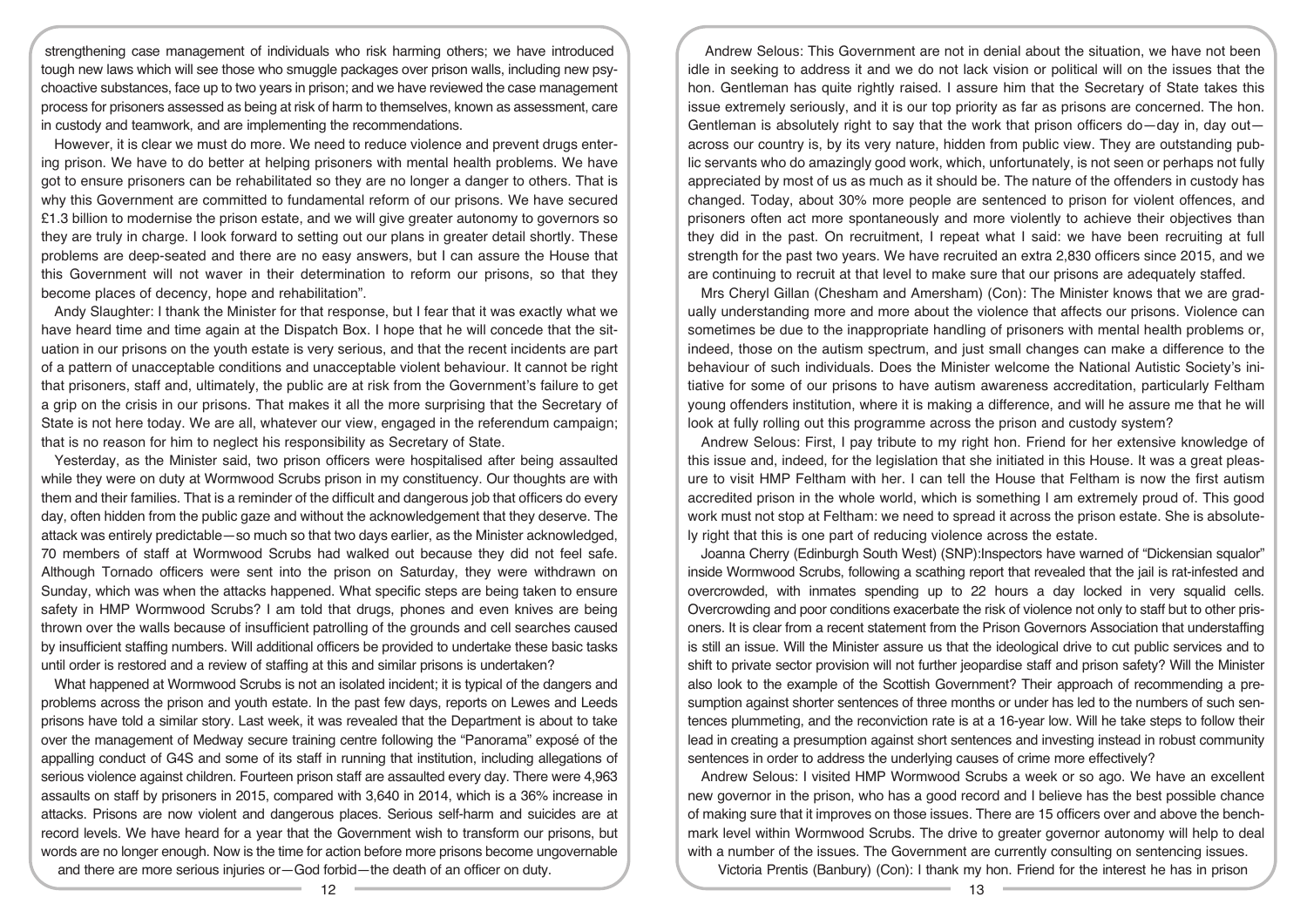security, and, indeed, for the action he has taken on it; the Justice Committee shares his interest. Today I met the prisons and probation ombudsman, who told me that on current estimates 61% of inmates take psychoactive substances. What consideration has my hon. Friend given to enlarging smoke-free zones in prisons, and to what extent does he feel that that might help with the problems?

Andrew Selous: My hon. Friend, who is very knowledgeable on these issues as a member of the Select Committee, is absolutely right to point the finger at the terrible damage caused by new psychoactive substances. I agree that rolling out smoke-free prisons across England and Wales will help us to reduce that damage—we know that those psychoactive substances are sometimes smoked openly, with prisoners pretending that they are smoking tobacco. I am with her in wanting to see the roll-out progress, but we will only do that in a measured and safe way.

Keith Vaz (Leicester East) (Lab): The independent monitoring board for Leicester prison published a damning report about conditions there this morning. The report pointed to all the matters that the Minister has raised—rising levels of violence, use of drugs and mental health issues. This issue is about increasing staffing. Although the Government have increased the number of prison officers, there are clearly not enough. What further steps can be taken to help the officers at Leicester prison?

Andrew Selous: My commitment to the House is to carry on recruiting at the increased level of activity that there has been for the past few years. It is proving successful. It is a challenge, at some specific sites in London and the south-east more than at others, but we are managing to make progress. There is the budget to carry on employing prison officers and I am determined to carry on with our recruitment objectives.

Lucy Frazer (South East Cambridgeshire) (Con): The Minister mentioned the importance of dealing with mental health in prisons. On Friday I met a justice of the peace in my constituency who talked about the good work done by the liaison and diversion services. He encouraged me to encourage the Minister and the Secretary of State to extend those services and ensure that more community orders have as a condition that people get the help they need.

Andrew Selous: My hon. and learned Friend, who is also extremely knowledgeable on these issues, is absolutely right. The Government are committed to making sure that there is universal access to a mental health assessment from the moment that anyone encounters the criminal justice system. I also point her to the co-commissioning that is going to happen between governors and NHS England on mental health and drug abuse services. That will also be very beneficial.

Fiona Mactaggart (Slough) (Lab): I have no doubt that the Minister wants to sort this problem out, and his account of a passion for reform, decency and hope was compelling, except for the fact that it has not worked. Since 2012, the number of assaults in prisons has doubled, as have the number of assaults on staff. Although he talked about recruiting more staff recently, total numbers of staff have fallen. Those staff are frightened—brave prison officers are scared to go to work. What can the Minister say to stop them feeling frightened?

Andrew Selous: The right hon. Lady is right to say that confidence is extremely important as far as the day-to-day work of prison officers is concerned. She has been involved with these issues for many years, and she will know that the Prison Service has been affected in a major way by waves of drugs. In the early 1990s, and before that, such things had serious implications on prisons, and led to riots and serious assaults in high numbers. We have a two-year violence reduction project. It would not be helpful now to give the House a shopping list of individual measures, but detailed, serious work is taking place across the estate, including the violence diagnostic tool and many other measures to help back up hard-working prison officers. The

body-worn camera initiative is also proving valuable, and we hope to say more about that soon.

Mrs Anne-Marie Trevelyan (Berwick-upon-Tweed) (Con): Does the Minister agree that the prevalent use of lethal highs, in particular "spice", in HMP Northumberland in my constituency, is one clear cause of the increase in violence and unpredictable behaviour among our prison population? What are we doing to try to reduce dramatically the numbers of those goods?

Andrew Selous: It was a great pleasure to go round HMP Northumberland with my hon. Friend not long ago, and I commend her for calling these terrible drugs "lethal" highs. From 26 May they will all be completely illegal when the Psychoactive Substances Act 2016 is enforced. That is very welcome, and my hon. Friend is absolutely right. We will not waver in our determination to crack down on those substances.

Ian Lavery (Wansbeck) (Lab): I thank the Minister for an amicable meeting last week about HMP Northumberland. The common denominator throughout the whole prison estate across the country is simply a lack of manpower. That is causing the violence—whether it be prisoner on prisoner or prisoner on staff—mental health issues and the problems with alcohol, "spice" or whatever. The Minister has said that this issue is challenging. What extra measures can he take to ensure that plenty of staff are employed in prisons to maintain a safe environment for everybody on the prison estate?

Andrew Selous:My door is always open to the hon. Gentleman, and if he has further concerns about HMP Northumberland, he is welcome to come and see me again. If we analyse what has happened across the prison estate, we see that the increase in violence has taken place in prisons where there has been an increase in the number of officers and in prisons where numbers have stayed the same, and where there have been reductions. He is right to say that we need adequate levels of staff, which is why I give him the commitment that I have already given the House that we will carry on recruiting at our current level, which included a net increase of 530 officers last year.

Richard Drax (South Dorset) (Con): I have asked the Minister to come and visit young offenders at Portland, and I hope he will do so shortly. There was an unpleasant riot the other day, and prison officers were put in danger. I pay credit to all prison officers who work like a forgotten army behind the scenes. Portland is fairly old structure, and the number of floors—there are four or five—is a particular concern because there are not enough officers to man them all at the same time. That puts those officers at risk, and allows prisoner free rein where they perhaps should not have it. Will my hon. Friend look at that issue and increase the number of prison officers at the young offenders institution as fast as we can?

Andrew Selous: It would be a pleasure to visit HMP-YOI Portland with my hon. Friend in due course and I note what he says about the design of that particular prison. The £1.3 billion commitment provides the Government with the opportunity to get the best design knowledge from around the world to ensure that the new prisons we build are as safe as possible. That will also enable us to cease to operate some prisons where assaults and bullying take place in part because of poor design.

Mr David Hanson (Delyn) (Lab): In the first five years of this Government, the number of prison officers fell by 41%. In the sixth year of this Government, assaults on prison officers rose by the same percentage—41%. The Minister mentions that prison officer numbers are increasing, but he uses a figure based on the past couple of years. Will he tell me how many prison officers there were in 2010 and how many there are today?

Andrew Selous: I do not have those particular figures to hand for the right hon. Gentleman, although my memory is that he has asked me that question before and that I have written to him with the answer. I will dig out the letter I sent to him; maybe it went astray. Speaking as a cur-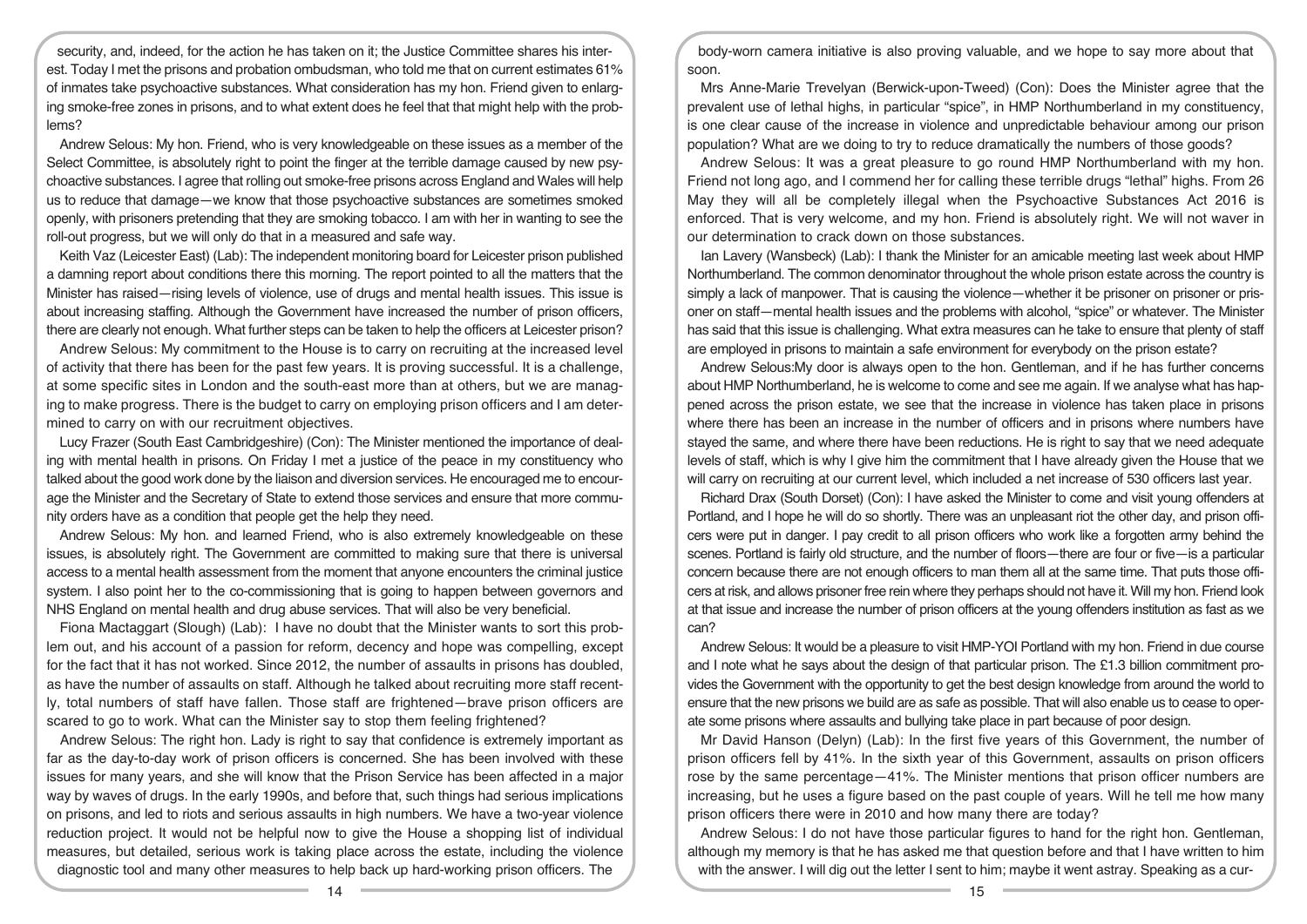rent Prisons Minister to a former Prisons Minister—I know he cares as deeply about these issues as I do—he will know that these issues are not easy. He knows that his own Government faced considerable difficulties on exactly the same issues. What is not in doubt is this Government's utter determination, through the prison reform programme, to get on top of them.

Mr Speaker: The right hon. Gentleman was chuntering repeatedly from a sedentary position that he knew the answer to his own question, which is probably very wise and knowledge of which will enable us all to sleep much more soundly in our beds tonight.

Mr Philip Hollobone (Kettering) (Con): I commend my hon. Friend for his work as Prisons Minister. He takes his role extremely seriously. I think my constituents will be very surprised to hear quite how much stuff is being thrown over prison walls: mobile phones, drugs, lethal highs and knives. Surely in 2016 we have the ability to stop this happening, or at least to minimise it? What plans does the Minister have to tackle this issue?

Andrew Selous: These issues are not easy. Our prisons are not like the Eden Project: they do not have a dome over the top of them. Unfortunately, it is all too easy to get things over a prison wall, as I saw when I went around HMP Rochester last Thursday morning. My hon. Friend raises an important issue. All of us, particularly as Members of Parliament, have a role in getting the message out in our communities that new psychoactive substances are lethal. They do terrible harm to the loved ones of families who inadvertently bring them into prisons. We need local communities to work with us and the police to try to stop the terrible flow of evil drugs over prison walls.

Mr Alistair Carmichael (Orkney and Shetland) (LD): The Minister is absolutely right: prison officers do an exceptionally difficult job. They need and deserve our fullest possible support. That has to be more than a platitude. For that to be the case, staffing levels have to be addressed. The other issue that has to be addressed is prison overcrowding. The prison population is now in excess of 90,000 inmates. In the past 15 years, the length of sentences has gone up by 33%. Can the Minister assure me that, as he tackles this issue, he will look at it in the round; that he will look not just at prisons in isolation but at how they interact with police, prosecution and court authorities?

Andrew Selous: I thank the right hon. Gentleman for his praise for the work of our outstanding prison officers. We are consulting on sentencing issues, which have a bearing on overcrowding. We are also determined to bring down reoffending. Our success in reducing reoffending will help to reduce overcrowding.

Kelly Tolhurst (Rochester and Strood) (Con): I thank the Minister for his comments today and for his support with regard to our concerns about HMP Rochester and the Medway Secure Training Centre. I also thank him for his very speedy meeting with me and the governor of HMP Rochester earlier this year. The Minister will know that Medway Secure Training Centre was at the centre of abuse allegations. Will he confirm when the Medway improvement board report will be published? My constituents want reassurance that action and improvements have taken place, so that young people are safe in Medway.

Andrew Selous: I commend my hon. Friend for her serious interest in and support for the three prisons in her constituency. I was in HMP Rochester on Thursday morning, and I commend, in particular, the outstanding work of its governor and head of security to combat the constant pressure of drugs coming into the prison. On Medway STC, about which we will be saying more shortly, the Secretary of State and I have met Dr Gary Holden and the Medway improvement board, which was appointed by the Secretary of State. We will be making further announcements on its findings in due course.

Liz McInnes (Heywood and Middleton) (Lab): A constituent came to see me this week-

end to express her fears for her son. He is in prison and every day she expects to get a phone call saying he has been murdered. What reassurance can the Minister give my constituent that prisoners, while serving their time, do not live in fear of their lives?

Andrew Selous: The whole prison reform agenda speaks directly to the issue of violence. Our vision for prisons is one where prisoners engage in meaningful, relevant education and in skills training that is linked to skills needed in the local community and which will help them to get a job. Our vision also includes a commitment to keeping family relationships strong. If we can do those three things, we will reduce frustration, levels of violence and the number of assaults.

Carolyn Harris (Swansea East) (Lab): Wormwood Scrubs has been described by the Prison Officers Association as "flooded with drugs, mobiles phones and weapons" and by the chief inspector as having cells so bad you would not keep a dog in them. Does the Minister still think that this prison is fit for purpose?

Andrew Selous: HMP Wormwood Scrubs is an older, Victorian prison facing various challenges. I went around it recently, and as I said, I have confidence in its very good new governor. The hon. Lady mentioned mobile phones, which we have not talked about much so far. As the Prime Minister announced on 8 February, we are committed to working with the mobile network operators, which also need to rise to their responsibilities to help us fight the scourge of mobile phones in prisons.

Yasmin Qureshi (Bolton South East) (Lab): In the last four years, there has been a rise in levels of violence against prison officers owing to understaffing and the fact that there are not enough rehabilitation programmes. Is it not time to re-evaluate how we decide who to send to prison and, when we do send them to prison, to make available proper rehabilitation provision?

Andrew Selous: Decisions about who goes to prison are obviously for our independent judiciary, but the hon. Lady is absolutely right about the need for better rehabilitation. We are determined that time in prison is not wasted but is productive, relevant and beneficial to prisoners and to the wider community in terms of keeping us all safe when they come out.

Mrs Madeleine Moon (Bridgend) (Lab): Parc prison in Bridgend has an excellent reputation for its rehabilitation work, including its drug rehabilitation work, but it needs the support of the local police force, South Wales police, if it is to tackle the smuggling in of drugs and the throwing of drugs over the wall. It gets that help. What is the Minister doing to make sure that police forces across the UK work with their prison forces and officers? The number of attacks on prison officers and by prisoners on prisoners is increasing, and unless prisons work with police forces to arrest those guilty of smuggling drugs into prisons, we will be wasting our time.

Andrew Selous: I thank the hon. Lady for praising the work of HMP Parc in her constituency—in particular, I would praise the outstanding family work done by Corin Morgan-Armstrong—and I am grateful to her for raising the issue of good co-operation with the local police. I am pleased it is working well in her area, but she is right that it varies across the country. It is an issue that I take extremely seriously and about which I have regular conversations with the policing Minister.

Marie Rimmer (St Helens South and Whiston) (Lab): It is no mystery why assaults on prison officers, assaults between prisoners and suicides have increased in prisons. Only last week, a report came out showing that every factor had gone up. It is no surprise when staff are cut by a third. I was very pleased to listen to the Secretary of State and I applauded him, but I am disappointed that he is not here today. The vision for the future is good, and I support it, but we cannot wait for jam tomorrow. We need more action now. We are still 7,000 down on staff numbers. We need an increase in the number of officers now. It is not safe for them to go into work now, and it is not safe for the prisoners themselves. We need more action today. I